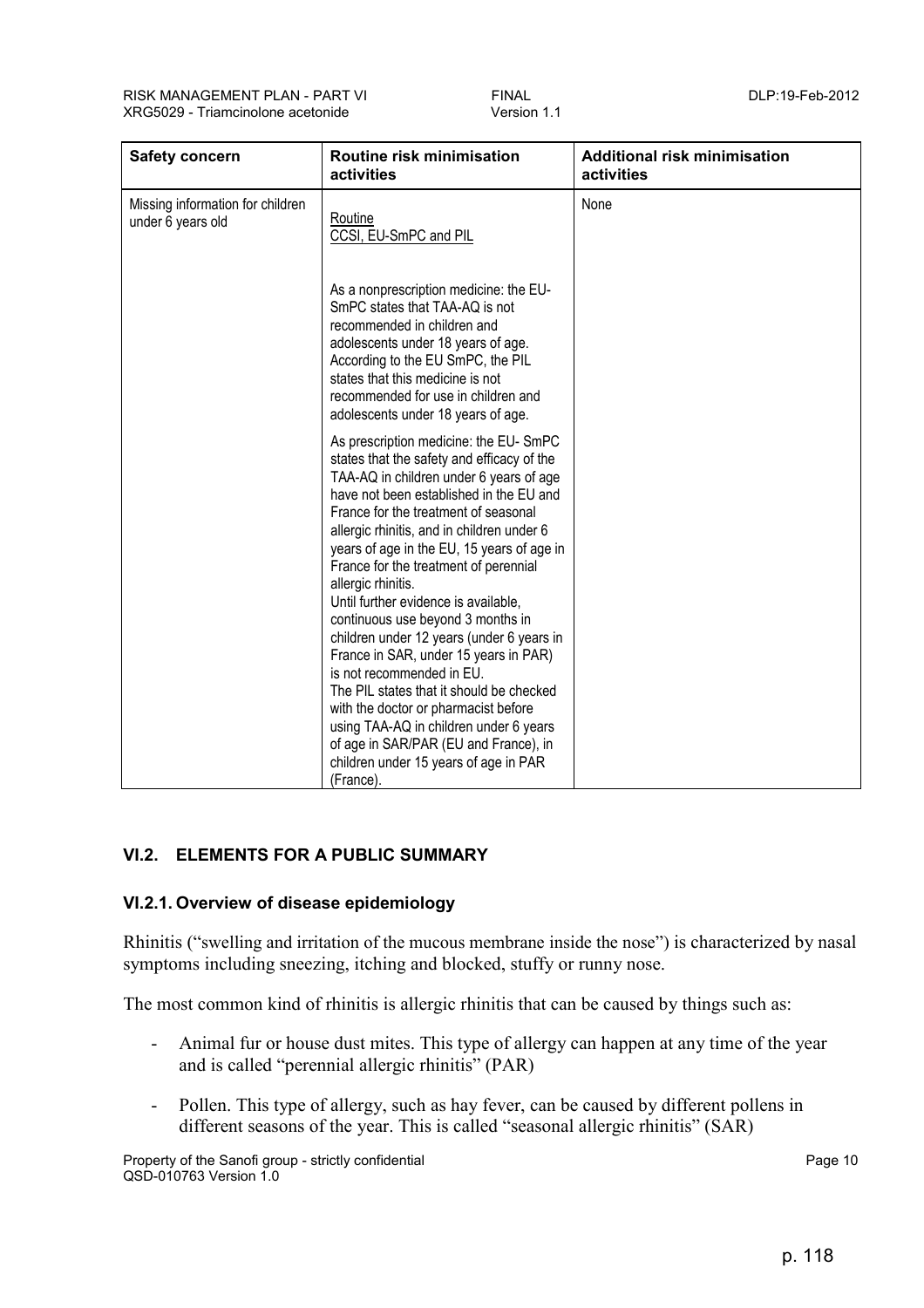It is estimated that over 500 million patients suffer from allergic rhinitis which causes major illness and disability worldwide by affecting social life, sleep, school and work with a substantial economic impact.

# **VI.2.2. Summary of treatment benefits**

Triamcinolone acetonide is a corticosteroid ("type of steroid") The precise mechanism of corticosteroid antiallergic action is unknown, corticosteroids are very effective in the treatment of allergic diseases in man. They have been shown to have a wide range of actions on multiple cell types involved in inflammation (swollen, red, and painful).

Triamcinolone acetonide 55 micrograms/dose as aqueous suspension in nasal spray (TAA-AQ) is a suspension of the corticosteroid, triamcinolone acetonide, in a metered dose nasal spray pump unit (55 micrograms per spray), which has been approved for the treatment of seasonal allergic rhinitis and perennial allergic rhinitis

# **VI.2.3. Unknowns relating to treatment benefits**

TAA-AQ has been on the market for over 15 years and no unknown benefits related to treatment are expected.

| <b>Risk</b>                                                         | What is known                                                                                                                                                                                                                                                                                                         | Preventability                                                                                                                                                                                                               |
|---------------------------------------------------------------------|-----------------------------------------------------------------------------------------------------------------------------------------------------------------------------------------------------------------------------------------------------------------------------------------------------------------------|------------------------------------------------------------------------------------------------------------------------------------------------------------------------------------------------------------------------------|
| Severe hypersensitivity reaction                                    | Hypersensitivity reactions such as<br>serious allergic reaction which causes<br>swelling of the face, lips, tongue and<br>throat (angioedema) or difficulty in<br>breathing (anaphylaxis), are known<br>reactions observed with triamcinolone<br>acetonide in nasal spray. The frequency<br>of such events is unknown | Yes, by avoiding the use of<br>triamcinolone acetonide in nasal<br>spray in patients who are known<br>to be allergic to triamcinolone<br>acetonide or any of the<br>ingredients of triamcinolone<br>acetonide in nasal spray |
|                                                                     | No specific groups of patients have been<br>identified with elevated risk of<br>hypersensitivity reaction apart from<br>patients with known hypersensitivity to<br>triamcinolone acetonide or of any of its<br>excipients.                                                                                            |                                                                                                                                                                                                                              |
| Reduction in growth velocity in<br>children (how fast they grow)    | Growth retardation has been reported in<br>children receiving nasal corticosteroids,<br>including triamcinolone for a long time<br>(over 12 months).                                                                                                                                                                  | Yes, by regularly checking the<br>eight of the children who have<br>been using triamcinolone<br>acetonide in nasal spray for a<br>long time.                                                                                 |
| Nasal septum (middle part of the<br>inside of the nose) perforation | Corticosteroids have an inhibitory effect<br>on wound healing, and thus intranasal<br>corticosteroids can increase the risk of                                                                                                                                                                                        | Yes, by limiting the use of<br>triamcinolone acetonide in nasal<br>spray in patients who have                                                                                                                                |

### **VI.2.4. Summary of safety concerns**

#### **Table 3 - Important identified risks**

Property of the Sanofi group - strictly confidential Page 11 and 200 and 200 and 200 and 200 and 200 and 200 and 200 and 200 and 200 and 200 and 200 and 200 and 200 and 200 and 200 and 200 and 200 and 200 and 200 and 200 a QSD-010763 Version 1.0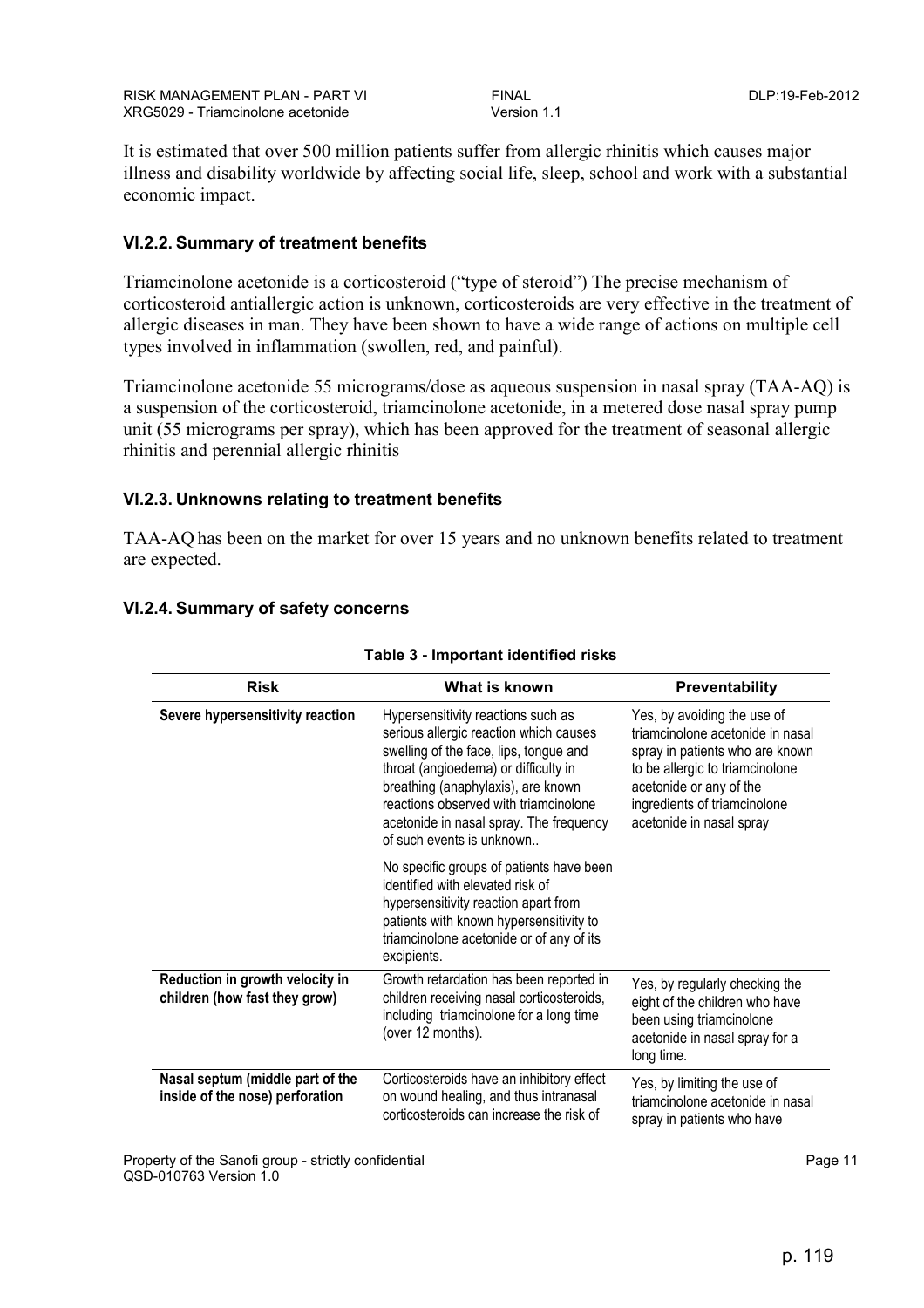| <b>Risk</b> | What is known                                                                                                                            | <b>Preventability</b>                                                    |
|-------------|------------------------------------------------------------------------------------------------------------------------------------------|--------------------------------------------------------------------------|
|             | nasal septal perforation if used when a<br>patient has an unhealed wound at the<br>nasal septum.<br>The frequency of such event is rare. | recently had a nose operation, or<br>had an injury or ulcer in the nose. |

| <b>Risk</b>                                                                                                                                                                                      | What is known (Including reason why it is considered a<br>potential risk)                                                                                                                                                                                                                                                                                                                                                                                                                                                                                                                                                             |
|--------------------------------------------------------------------------------------------------------------------------------------------------------------------------------------------------|---------------------------------------------------------------------------------------------------------------------------------------------------------------------------------------------------------------------------------------------------------------------------------------------------------------------------------------------------------------------------------------------------------------------------------------------------------------------------------------------------------------------------------------------------------------------------------------------------------------------------------------|
| Harm for the future baby when given to<br>pregnant women                                                                                                                                         | Limited information is available on the use of triamcinolone acetonide in<br>nasal spray in pregnant women. In animal studies, corticosteroids including<br>triamcinolone acetonide have been shown to induce malformations in foetus<br>(developing baby still inside the mother's body)). Pregnant women may<br>expose their future babies to possible risk.                                                                                                                                                                                                                                                                        |
| Decrease of the level of cortisol in the<br>blood in patients previously treated<br>for prolonged periods with oral<br>corticosteroids and/or concomitantly<br>treated with oral corticosteroids | A decrease of the level of cortisol in the blood may occur in patients<br>previously treated for prolonged periods with corticosteroids and/or<br>concomitantly treated with corticosteroids. However, studies on the effects of<br>triamcinolone acetonide in nasal spray have not clearly identified such effect<br>when the medication is used at the recommended dosages.                                                                                                                                                                                                                                                         |
| Ocular disorders                                                                                                                                                                                 | Inhaled and intranasal corticosteroids are associated in the medical<br>literature with a risk of cataract ("Cloudiness of the lens in the eye"). The risk<br>appears greatest at high doses of inhaled and intranasal corticosteroids for<br>prolonged periods). A small risk of glaucoma ("elevated pressure inside the<br>eye ball") with prolonged high doses of inhaled and intranasal corticosteroids<br>has been also reported. The risk of both of these ocular disorders increases<br>with increasing age. It is recommended to monitor patients with a change in<br>vision or previous history of glaucoma and/or cataract. |
| Infection of the nose and the pharynx<br>with Candida albicans (type of yeast)                                                                                                                   | The frequency of such event is unknown.<br>Candida albicans is a type of yeast that is a constituent of the normal gut<br>flora that lives in the human mouth and gastrointestinal tract. Local infection<br>of the nose and the pharynx may develop in patients on long term treatment                                                                                                                                                                                                                                                                                                                                               |
|                                                                                                                                                                                                  | with corticosteroids. It is recommended to monitor patients for this type of<br>infection.                                                                                                                                                                                                                                                                                                                                                                                                                                                                                                                                            |

### **Table 4 - Important potential risks**

| Table 5 - Important missing information |  |  |
|-----------------------------------------|--|--|
|-----------------------------------------|--|--|

| <b>Risk</b>                           | What is known                                                                 |
|---------------------------------------|-------------------------------------------------------------------------------|
| Missing information for lactating     | Triamcinolone acetonide in nasal spray may, like other corticosteroids, pass  |
| women                                 | into human breast milk. Its use is not recommended in lactating women.        |
| Missing information for children aged | The safety and efficacy of triamcinolone acetonide in nasal spray in children |
| under 6 years old.                    | under 6 years of age have not been established and its use in this group of   |
|                                       | patients is not recommended.                                                  |

Property of the Sanofi group - strictly confidential **Page 12** Assembly 2008 and 2009 and 2009 and 2009 and 2009 and 2009 and 2009 and 2009 and 2009 and 2009 and 2009 and 2009 and 2009 and 2009 and 2009 and 2009 and 2009 a QSD-010763 Version 1.0